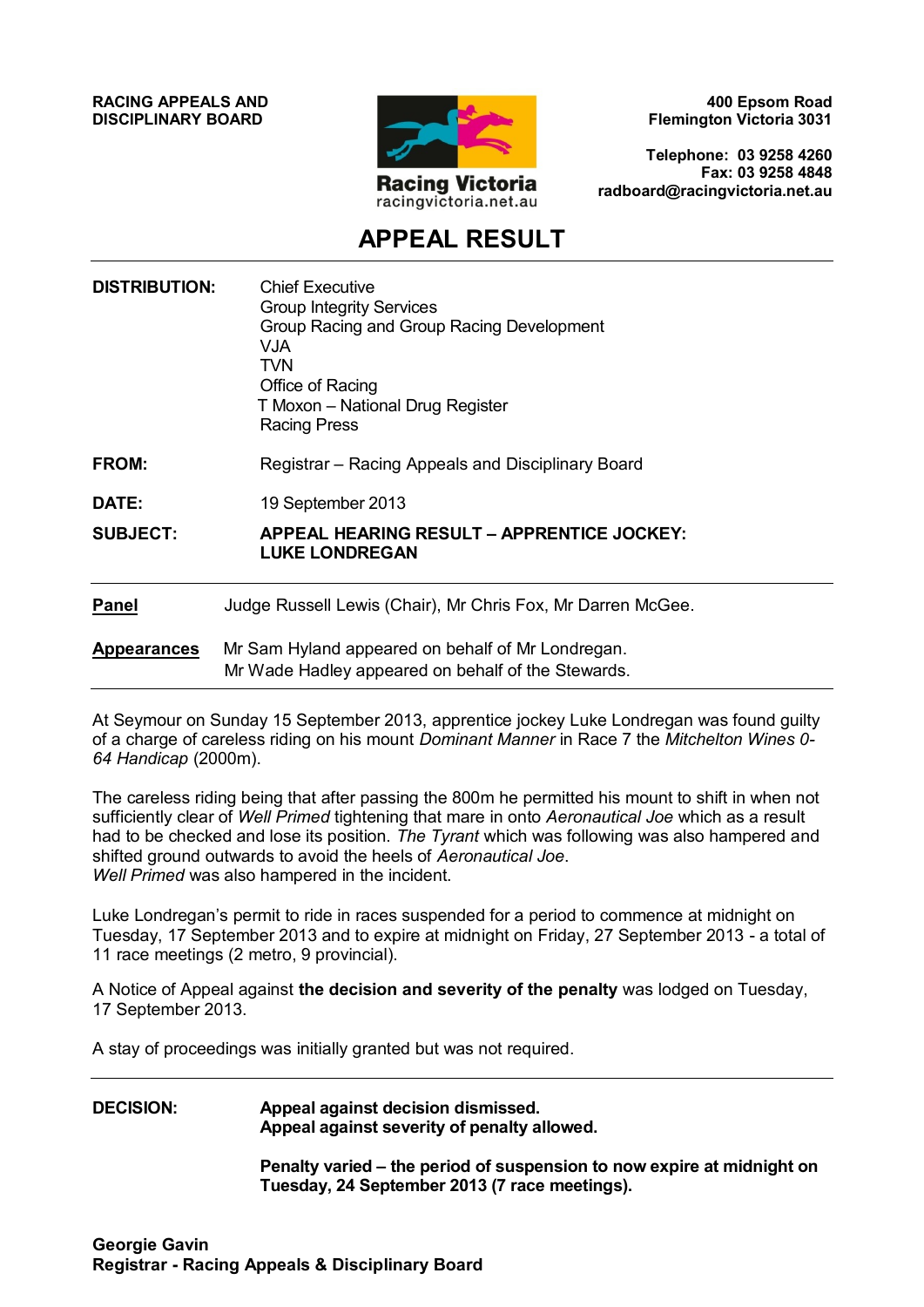# **TRANSCRIPT OF PROCEEDINGS**

# **RACING APPEALS AND DISCIPLINARY BOARD**

\_\_\_\_\_\_\_\_\_\_\_\_\_\_\_\_\_\_\_\_\_\_\_\_\_\_\_\_\_\_\_\_\_\_\_\_\_\_\_\_\_\_\_\_\_\_\_\_\_\_\_\_\_\_\_\_\_\_\_\_\_\_\_

**HIS HONOUR JUDGE R.P.L. LEWIS, Chairman MR C. FOX MR D. McGEE**

# **EXTRACT OF PROCEEDINGS**

#### **DECISION**

# **IN THE MATTER OF THE MITCHELTON WINES 0-64 HANDICAP OVER 2000 METRES AT SEYMOUR ON 15/9/13**

# **APPRENTICE JOCKEY: LUKE LONDREGAN**

# **MELBOURNE**

#### **THURSDAY, 19 SEPTEMBER 2013**

MR W. HADLEY appeared on behalf of the RVL Stewards

MR S. HYLAND appeared on behalf of the Appellant